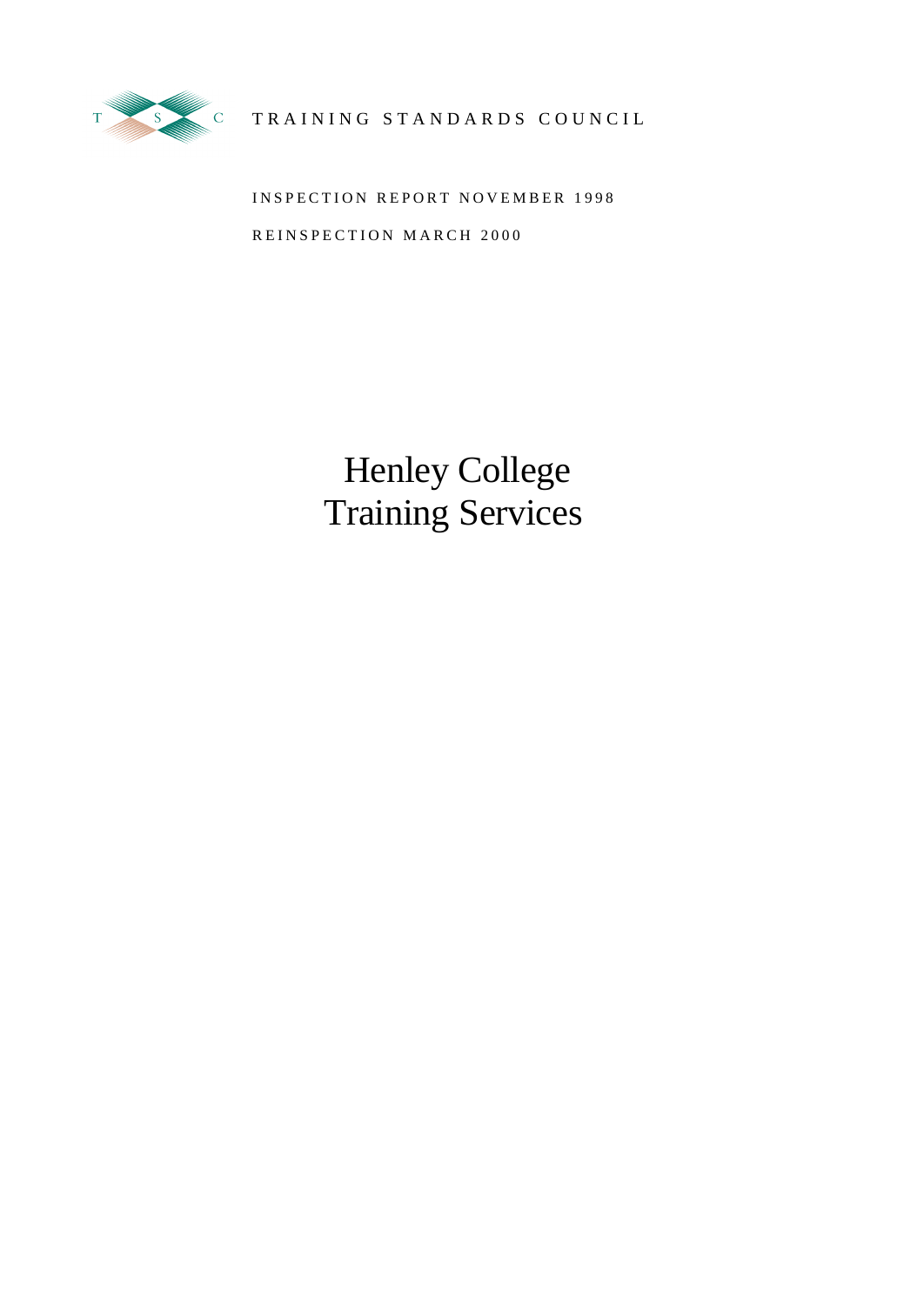

# **SUMMARY**

At the time of the first inspection, Henley College Training Services offered specialist programmes in three occupational areas. Training in fork-truck maintenance, which was satisfactory, has since ceased, and hairdressing training has been transferred to external salons. This now gives trainees access to wellresourced work facilities and a good range of models. However, the introduction of new material to teach key skills has not been fully implemented for hairdressing trainees and there is little target setting during progress reviews. The quality of childcare training is very good. Many valuable work placements are used, and employers frequently donate demonstration equipment to support learning. Initial assessment of trainees' needs is insufficient. Trainees are well supported throughout their programmes. However, good practices in internal verification procedures are not uniformly shared. Data are not collected, analysed and used systematically to promote equality of opportunity or to inform management decisions.

**As a result of reinspection of the Henley College Training Services, the original published report text for hair and beauty has been replaced by new text which makes reference to the original inspection findings. This summary page, the overall report introduction and the inspection findings section have also been amended to reflect the findings of the reinspection. All other sections of the original report which have not been subject to full reinspection, have been left in their original form.**

#### **GRADES**

| <b>OCCUPATIONAL AREAS</b>      | <b>GRADE</b> | <b>GENERIC AREAS</b>   | <b>GRA</b> |
|--------------------------------|--------------|------------------------|------------|
| Engineering                    |              | Equal opportunities    | 3          |
| Health, care & public services |              | Trainee support        | 2          |
| Hair & beauty                  | Δ            | Management of training | っ          |

**REINSPECTION GRADE** Hair & beauty 3

| OCCUPATIONAL AREAS             | <b>GRADE</b> | <b>GENERIC AREAS</b> |                        | <b>GRADE</b> |
|--------------------------------|--------------|----------------------|------------------------|--------------|
| Engineering                    | 3            |                      | Equal opportunities    |              |
| Health, care & public services |              |                      | Trainee support        |              |
| Hair & beauty                  |              |                      | Management of training |              |
|                                |              |                      | Quality assurance      | 3            |

| <b>KEY STRENGTHS</b> |
|----------------------|
|                      |

- ♦ high standard of on-the-job practical training in hairdressing
- ♦ comprehensive trainee support
- ♦ consistently high quality of training in childcare
- ♦ excellent work-placement opportunities
- ♦ effective working relationships between the college and subcontractors
- ♦ good provision of modern equipment by employers to support off-the-job training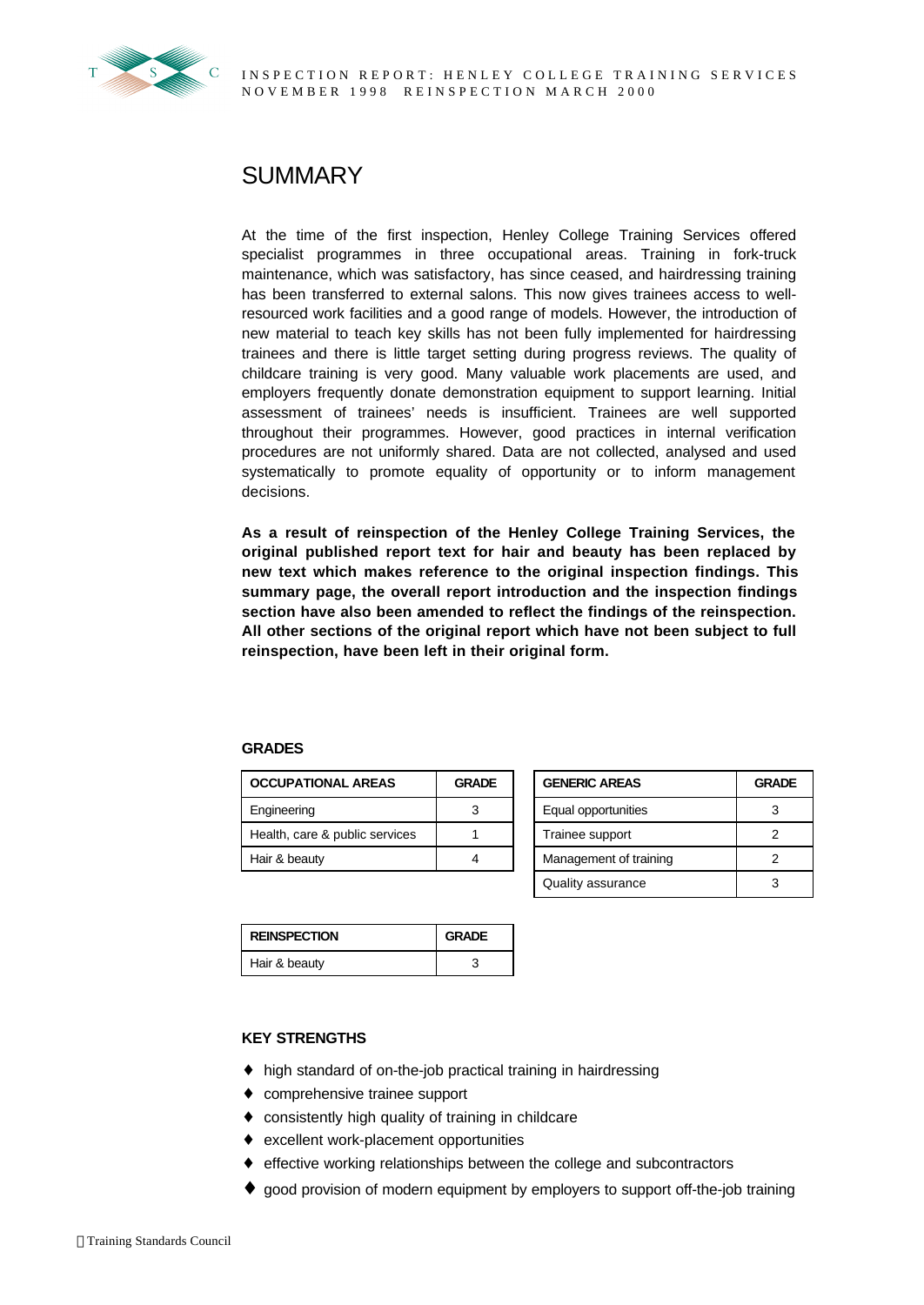

♦ independent counselling support available

# **KEY WEAKNESSES**

- ♦ lack of rigour and target setting during hairdressing reviews
- ♦ unstructured training in some work placements
- ♦ inconsistent initial assessment of trainees' basic skills abilities
- ♦ missed opportunities for assessment at work
- ♦ internal verification procedures are not rigorously applied in all areas
- ♦ limited analysis and evaluation of data to improve training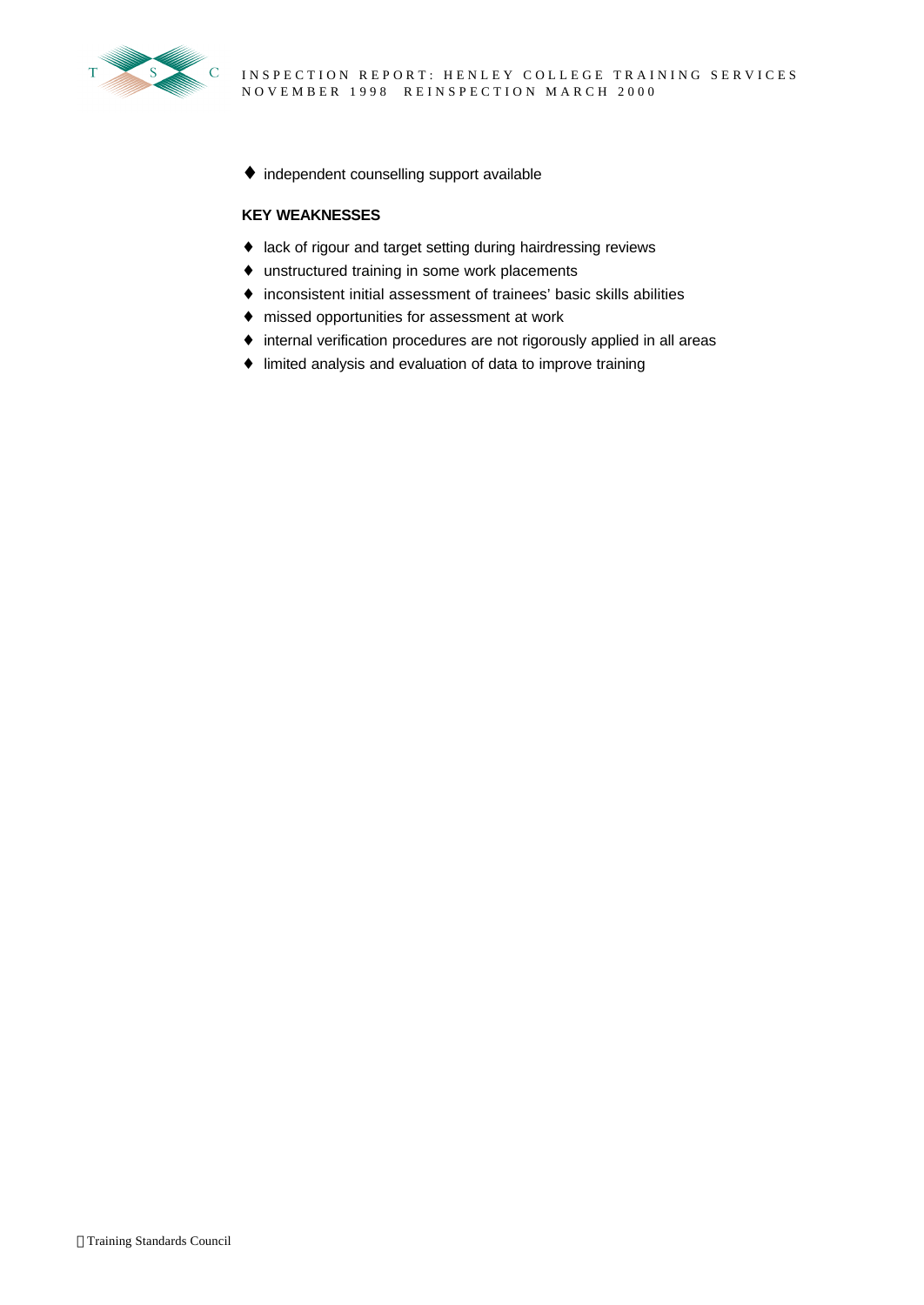

# INTRODUCTION

1. Henley College Training Services (HCTS) is a wholly owned subsidiary of The Henley College, a tertiary further education college at Henley-on-Thames in Oxfordshire. At the time of the first inspection, it offered training funded by Thames Valley Enterprise Training and Enterprise Council (TEC) in the occupational areas of engineering, hairdressing, business administration, information technology, childcare and special learning needs and had 68 trainees on programmes. Two-thirds of trainees were either on hairdressing or fork-truck training programmes. Currently, there are 46 trainees taking national vocational qualifications (NVQs), with 20 in hairdressing, 14 in childcare, 10 undertaking customer service qualifications and two taking business administration. HCTS is recruiting many trainees directly from employers. Hair and beauty, engineering and health, care and public services were the only occupational areas inspected at the first inspection owing to low numbers of trainees in the other areas but all trainees were taken into account for the inspection of generic areas.

2. HCTS operates at the intersection of three county boundaries: Berkshire, Oxfordshire and Buckinghamshire. It is the only training provider in the immediate local area. Educational achievement in the three counties is satisfactory or good compared with the national average at the level of general certificates of secondary education (GCSEs). In 1998, the average GCSE results in Oxfordshire, Berkshire and Buckinghamshire were 46.5 per cent, 54.5 per cent respectively, compared with a national average of 46.3 per cent. In 1999, the results were 47.9 per cent, 56.8 per cent and 61 per cent respectively compared with a national average of 47.9 per cent. There is very low unemployment in Henley, particularly among young people. Only two people aged 16 to 24 are registered as unemployed. In 1998, 83 per cent of local 16 year olds continued in full-time education. The Thames Valley is prosperous and has a low unemployment rate of 1.2 per cent compared with a national average of 3.9 per cent, in March 2000. In 1998, this was 2.2 per cent, compared with a national average of 5 per cent. Representation of those from minority ethnic groups in the area is low at around 1 per cent. Many residents travel to work in nearby towns or commute to London. Labour market trends published by Thames Valley Enterprise demonstrate that business services and health and social work account for over a quarter of the workforce.

3. Since the first inspection, there has been considerable re-organisation of the college staffing at Henley College. HCTS is managed part time by the head of commercial training who reports to the director of student services. Most of HCTS's staff are part time, on variable-hours contracts, equating to 1.7 full-time members of staff. There are three training development officers. Seven qualified assessors and a similar number of internal verifiers are supported by two administrative assistants. Training in fork-truck repair and maintenance is no longer offered.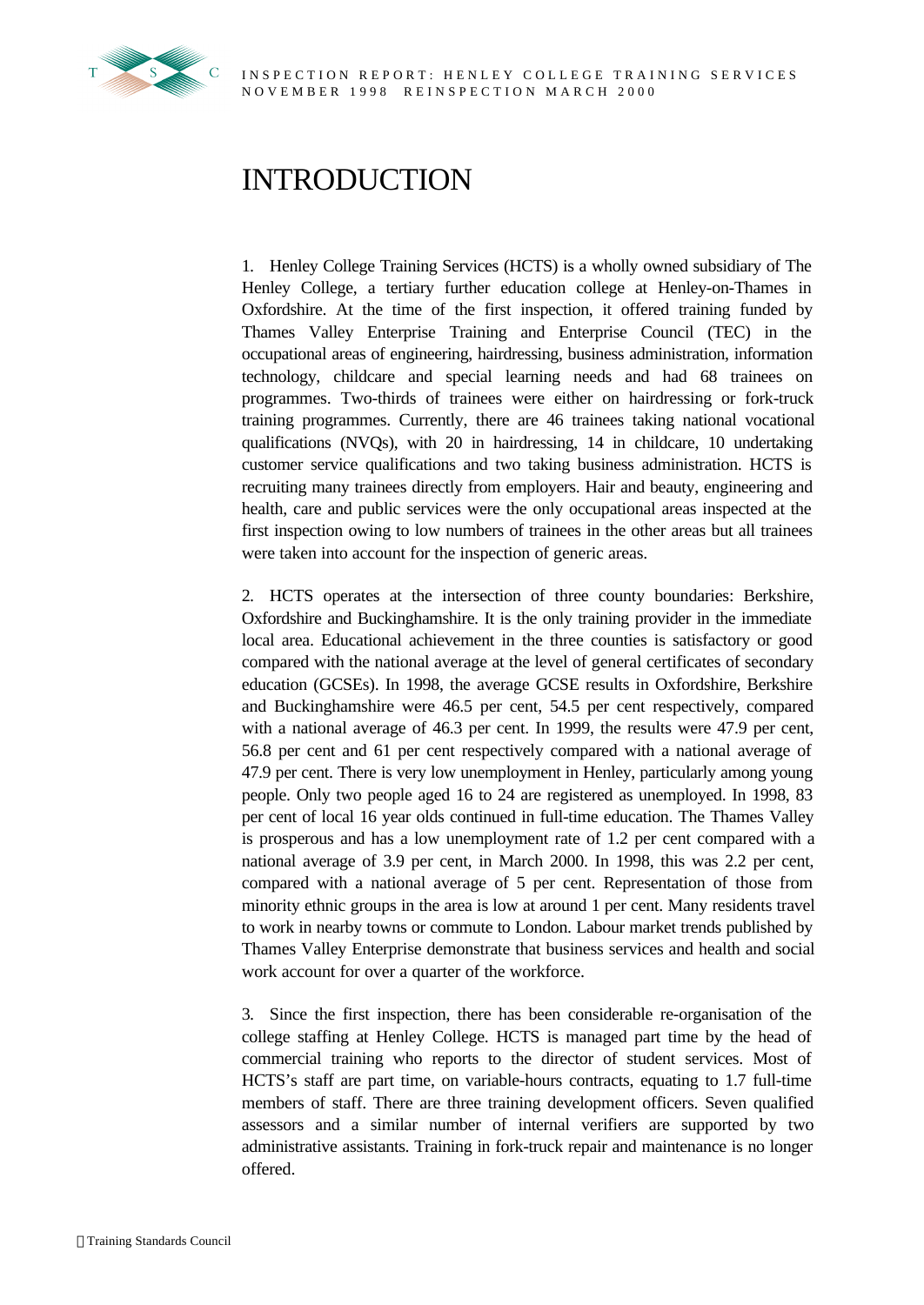

# INSPECTION FINDINGS

4. The self-assessment report for the first inspection was produced during the college's summer vacation and lacked the opportunity of contribution and debate from staff. Work-placement hosts and trainees did not contribute. The report covered all vocational areas for which it had trainees. The report is easy to follow, with clear reference to readily available supporting evidence. Staff responsibilities and target dates are identified in the accompanying action plan. The report lacked critical evaluation and often failed to identify the strengths and weaknesses reported by inspectors. Inspectors agreed with the self-assessment report's grade for trainee support and raised those for childcare and management of training. Inspectors reduced the grades for the remaining aspects. Following development of the approved action plan, the college-based hairdressing training ceased, apart from monthly theory sessions for some trainees, and all practical training and assessment is now undertaken in the workplace. For reinspection, the college prepared a short report to describe the action taken to address the issues found during the first inspection. College staff contributed to the report, and included the views of the employers. The college did not suggest a new grade in the report.

5. During the first inspection, a team of five inspectors, plus a specialist adviser for fork-truck training, spent a total of 26 days observing and reporting on the training offered by HCTS during October and November 1998. Inspectors sampled three occupational areas: fork-truck repair and maintenance, childcare, and hairdressing. Inspectors were based at Henley, and two members of the team visited the fork-truck training recently transferred to North Warwickshire and Hinckley college. Training staff accompanied inspectors to seven work-placement locations, meeting 41 trainees. They observed assessments and reviews of trainees' progress being carried out and witnessed seven training sessions. Inspectors observed training facilities at both colleges of further education, meeting a total of 39 trainees. They interviewed college staff and HCTS's managers, training and administration staff. Inspectors examined documents, including trainees' files, assessment records, portfolios and the reports of internal and external verifiers and managers.

6. Reinspection was undertaken by a team of two inspectors for a total of four days. They interviewed 10 trainees, two workplace supervisors and three of HCTS's staff. They visited three hairdressing salons and had discussions with three assessors and the internal verifier. Trainees presented their portfolios to inspectors who also reviewed a range of related paperwork and observed three training sessions which they awarded grade 2.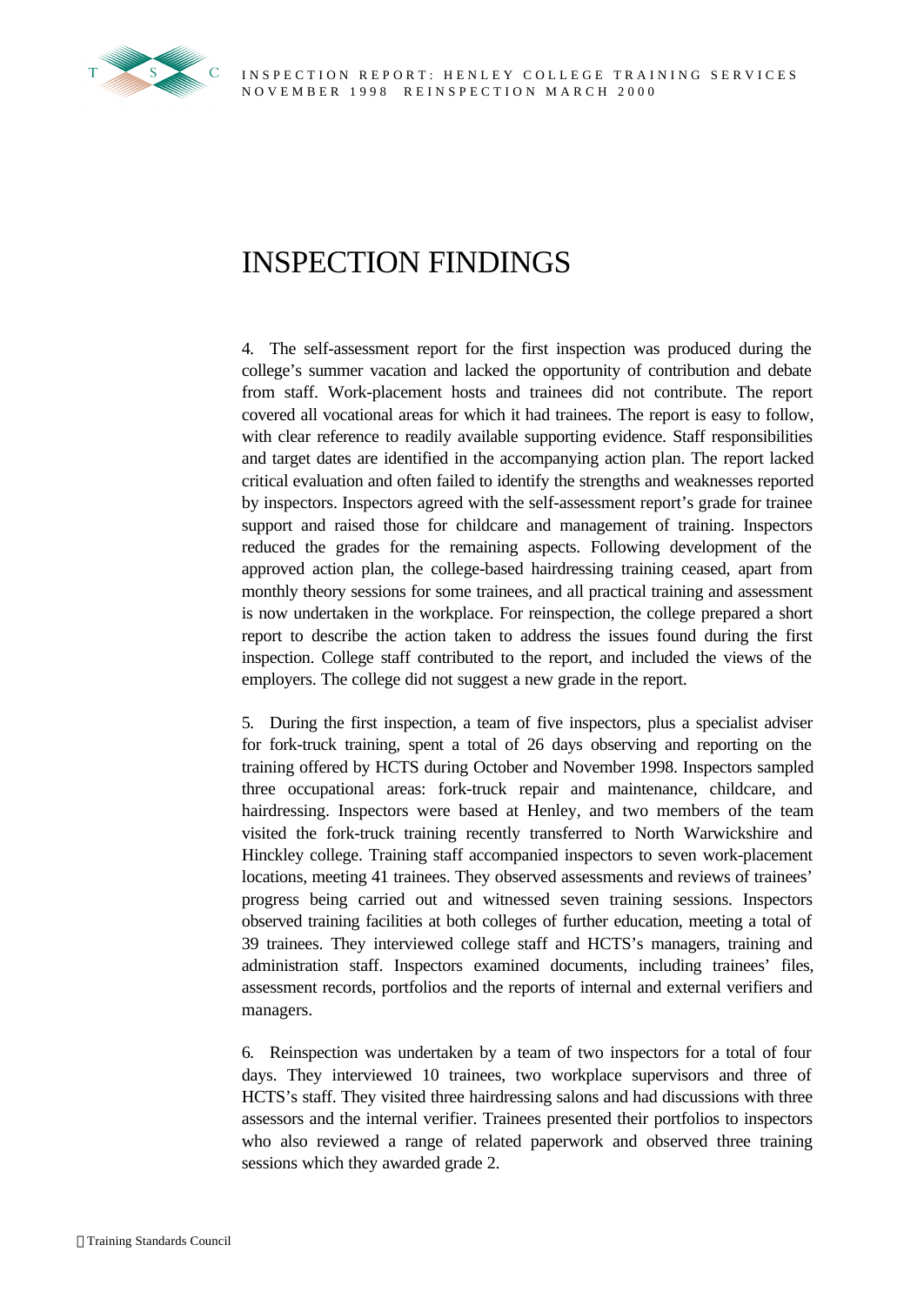

# **OCCUPATIONAL AREAS**

# **Engineering (fork-truck repair & maintenance)**

**Grade 3**

7. HCTS delivers the City & Guilds 3870 fork-truck repair & maintenance award, with agreement from the local government office as there is no NVQ for fork-truck activity. The delivery of off-the-job block-release training has recently transferred to North Warwickshire and Hinckley college, Nuneaton, through subcontracted arrangements. Thirteen employed trainees are currently placed with employers throughout the United Kingdom. Training at Nuneaton consists of a combination of theoretical lessons and practical workshops delivered in four blocks of training for a total of eleven weeks each year. Trainees sit two written test papers annually, on which the qualification award is based. Inspectors found more weaknesses than those identified by HCTS in its self-assessment report and reduced the proposed grade.

# *STRENGTHS*

- ♦ significant improvement in achievement rates in the past year
- ♦ all trainees are employed
- ♦ additional skills base given to trainees
- ♦ training enhanced by employers' capital equipment donations
- ♦ excellent training facilities to support learning

## *WEAKNESSES*

- ♦ some unsafe work practices during off-the-job training
- ♦ induction in health and safety issues not given to late-starting trainees
- ♦ irregular workplace reviews
- ♦ no planned training objectives in work placements
- ♦ unrecorded training achievements in the workplace

8. Significant efforts to work in partnership with employers has increased recruitment, reduced drop-out rates and improved examination pass rates. Trainees' achievements have risen in the last year, from 38 per cent of all starters gaining a qualification to 64 per cent in the current year. High standards are set for employers wishing to participate in the programme. All trainees currently on the programme are employed. Employers' commitment to improving off-the-job training facilities is demonstrated by their generous donations to Hinckley college of modern capital plant and equipment for trainees' use. Employers are encouraged to help to identify trainees' learning needs to enable appropriate additional training to be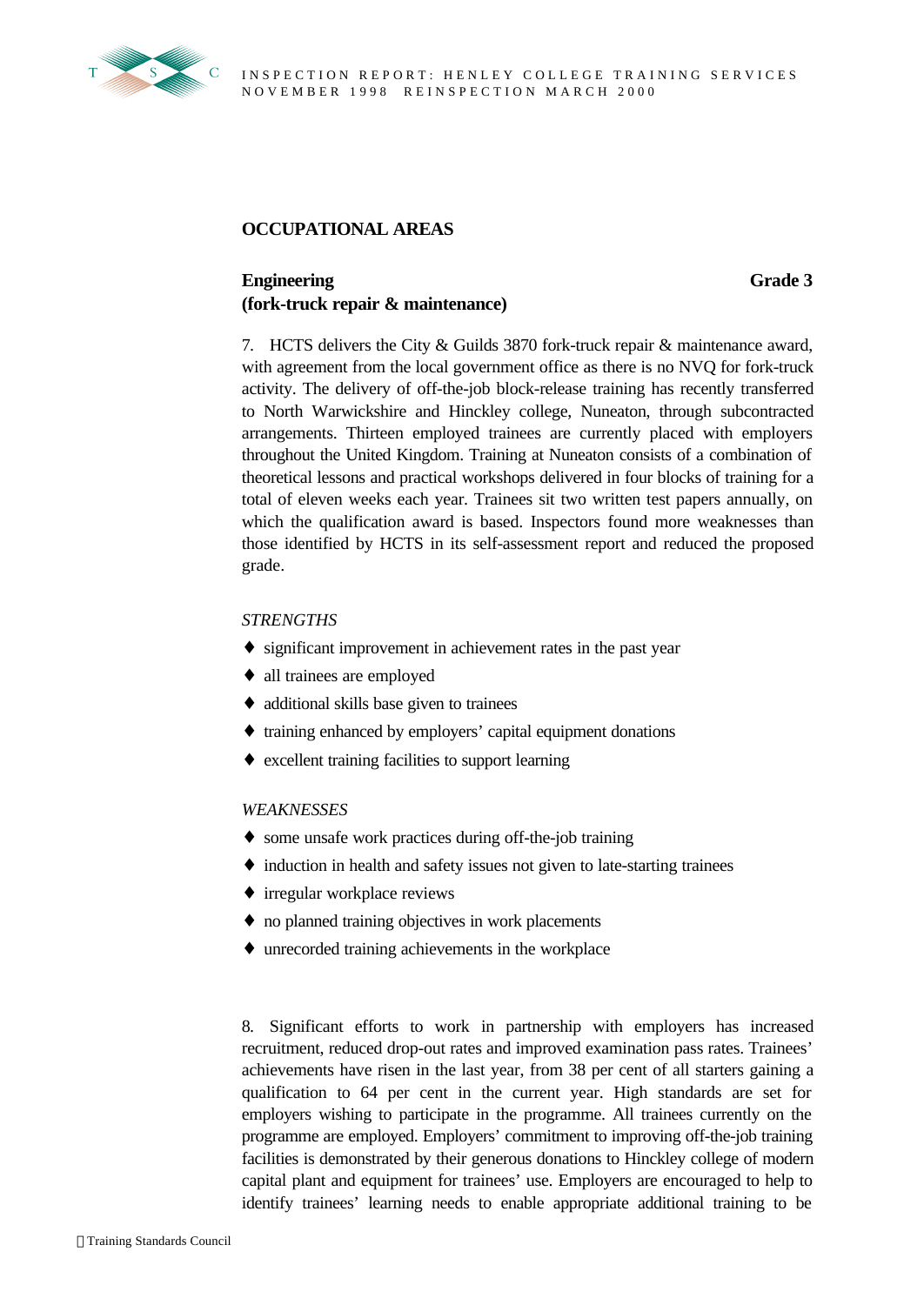

carried out, resulting in trainees' undergoing a much broader range of skills training than that outlined in the City & Guilds' 3870 syllabus. The recent decision to subcontract off-the-job training has provided trainees with excellent training facilities, significantly enhancing their learning opportunities.

9. Three trainees who began training at Nuneaton a week later than the main group had not been given a safety induction before starting practical workshop training. Trainees are generally aware of the need to wear personal protective equipment, but, during one supervised practical session, they were observed hammering test pieces to determine the strength of welded joints, without wearing appropriate eye protection. Many workplace progress reviews are behind schedule, with some trainees having had only one or two reviews since they started training in August 1997. Trainees have no measurable training objectives or plans for their time spent at work, resulting in some being given repetitive tasks dictated only by jobs passing through the workshop at any particular time. Achievements at work are rarely recorded. Progress reviews are superficial as gaps in training are left unidentified.

# **Health, care & public services (childcare)**

# **Grade 1**

10. Childcare training is offered at NVQ levels 2 and 3. All trainees are on a twoor three-year programme while employed. Practical training occurs at work, with further specialist occupational training identified and supplied by employers. Theory and key skill workshops take place on a monthly half-day-release basis and are supported by monthly mentoring sessions. A monitoring officer visits trainees at work every two months for progress reviews. The local authority screens all prospective trainees for their suitability to work in a childcare environment. Inspectors agreed with the self-assessment report and found additional strengths awarding a higher grade than that proposed by the company in its self-assessment report.

# *STRENGTHS*

- ♦ high-quality, well-resourced work placements
- ♦ excellent working relationships between trainees and assessors
- ♦ excellent internal verification process
- ♦ effective back-up communication to employers and trainees
- ♦ good achievement of NVQs

## *WEAKNESSES*

♦ insufficient time allocated to theory workshops for new trainees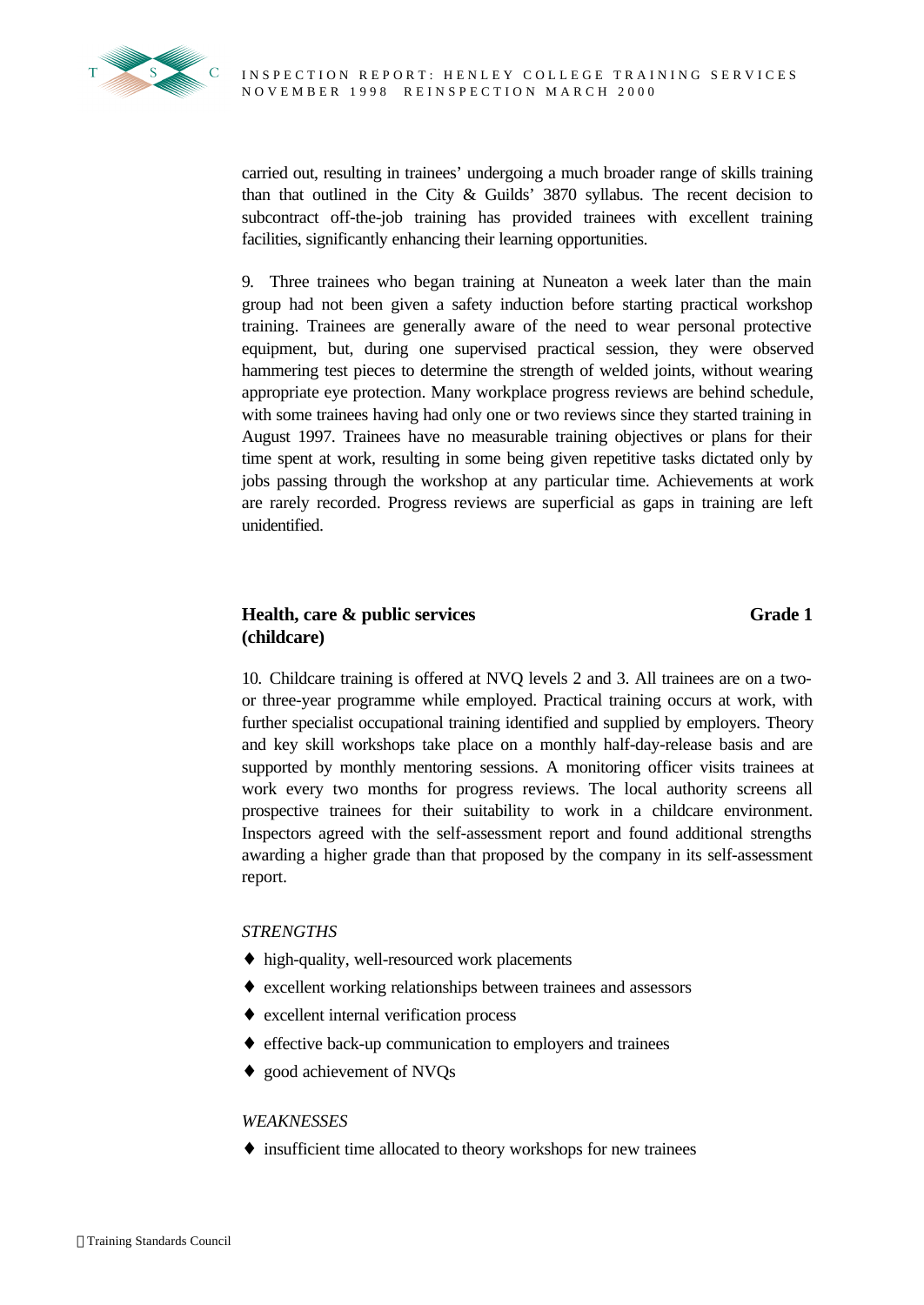

11. Trainees benefit from carefully chosen work placements, well resourced with experienced staff. After one day's initial induction at HCTS, further comprehensive induction is carried out at each placement. Trainees complete health and safety audits to confirm their full understanding of responsibilities in the childcare sector. Qualified work-based assessors carry out most assessments through direct observations at work. Peripatetic assessors visit placements to assist trainees' portfolio-building, theoretical knowledge and understanding. They also carry out additional observations. Monitoring visits include input from trainees and employers and are promptly followed by written communications to confirm any issues raised or actions planned. Monitoring officers also carry out thorough health and safety risk assessments on each workplace, and any remedial action is noted and followed up at the next visit. Trainees work at their own pace, but are encouraged to achieve within realistic target times. Assessors meet bi-monthly and share good practice, with work-based assessors attending at least two sessions each year. Internal verification is thorough and ensures that progress is clearly tracked and achievements logged. Each completed unit is verified within seven days of receipt and the outcome promptly reported to trainees. Success is celebrated by in-house certification of each unit. In 1996-97, all trainees on the programme successfully achieved their qualification and the awarding body's director presented an achievement award to the college acknowledging the first 100 NVQs gained.

12. While the standard of training is good during the monthly off-the-job training, the time allowed is insufficient to cover all of the planned content. The instructor made provision to cover the remaining content at the next session, but it is scheduled to be in one month's time. Attendance is rigorously monitored and recorded, but absence from one session results in a two-month gap between one workshop and the next.

# **Hair & beauty (hairdressing)**

# **Grade 3**

13. Following the first inspection, practical training and assessment in hairdressing is now provided solely at the workplace. The college no longer provides facilities for this. Practical training is given within employers' salons each week. Trainees practice on models under supervision and assessment is carried out by qualified salon trainers supported by staff from HCTS. Theoretical training is given either by HCTS's staff visiting salons or by trainees attending the monthly sessions held at the college. There are now 20 employed trainees on programmes, of whom 11 are modern apprentices and three are national trainees. The remaining six are on other work-based programmes for young people. A qualified member of HCTS's staff undertakes all internal verification. The short self-assessment report prepared for reinspection indicated the action taken to address the issues found during the first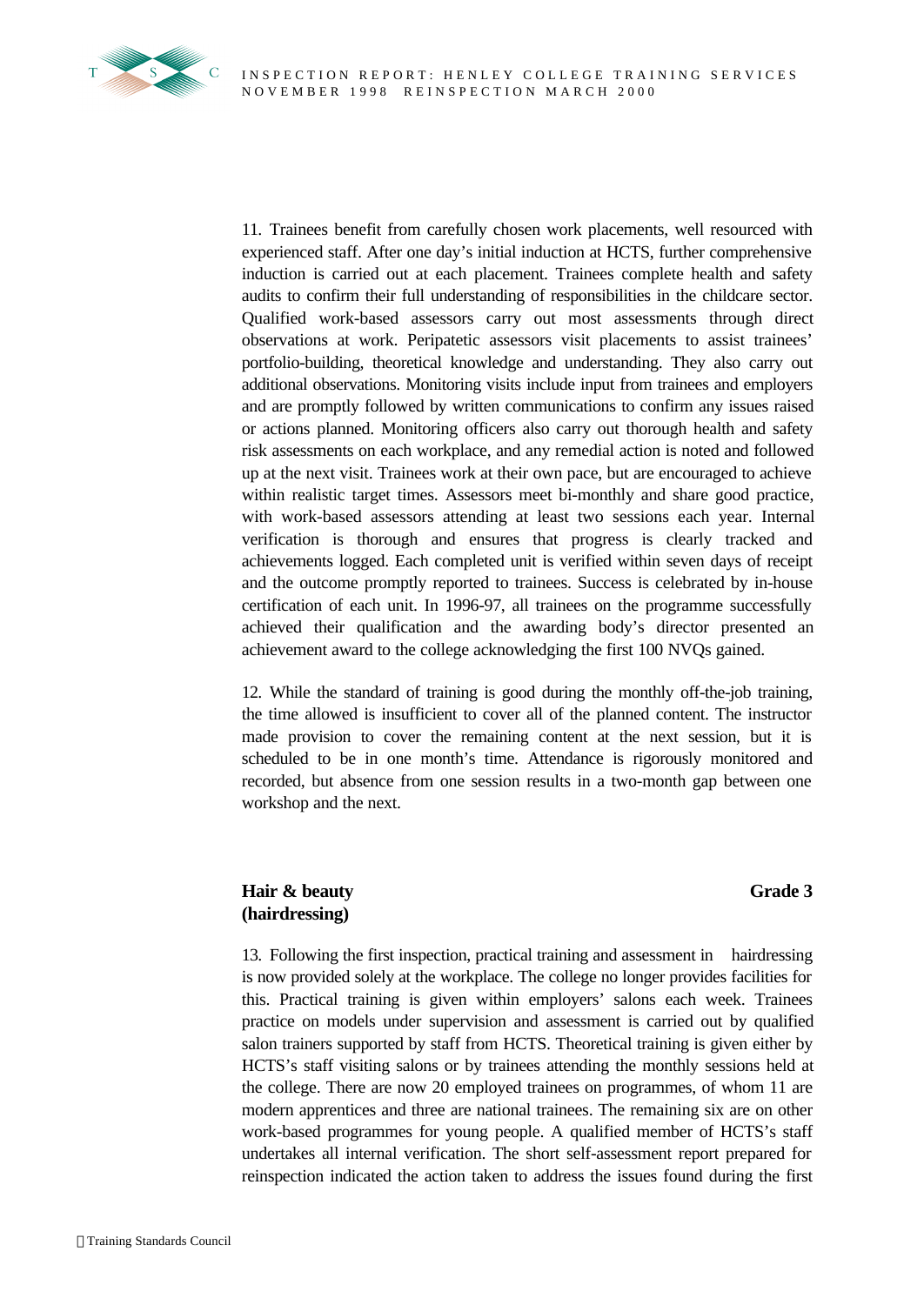

inspection, but did not award a grade.

At the first inspection, the following main weaknesses were identified:

- ♦ in-house training provision does not meet trainees' needs
- ♦ missed assessment opportunities at work
- ♦ college internal verification procedures not rigorously applied
- ♦ achievements of NVQ level 2 trainees are in decline

14. Inspectors identified that considerable improvements had been made to training. There is good work-based training and trainees' achievements have increased. All of the weaknesses identified at the first inspection have been addressed in some way. Inspectors agreed with the findings of the short report, and identified new strengths and weaknesses.

#### *STRENGTHS*

- ♦ well-resourced work-based training
- ♦ high standard of on-the-job practical training
- ♦ extensive range of models enhances trainees' experience
- ♦ flexible training to meet employers' needs

#### *WEAKNESSES*

- ♦ slow progress towards unit accreditation
- ♦ incomplete implementation of new key skills teaching package
- ♦ reviews and target setting lack rigour
- ♦ poor use of accreditation of previous experience

15. All training is undertaken in good town centre-based salons. They are well equipped with good-quality tools and products, and provide a wide range of opportunities for trainees. All trainees are allocated to a qualified stylist who acts as their mentor. The assessor to trainee ratio is good at one assessor to every two trainees in each salon providing sound individual tuition and support. Training is tailored to the individual and they progress at their own pace. High fashion work is encouraged and actively promoted. Leading manufacturers provide more intense technical tuition enabling trainees to gain skills in advance of their time on the programme. In one salon, potential trainees are brought into practical sessions to prepare them for life in the salon and to hone their practical skills ready for full-time work. All salons provide a broad range of varied models, both men and women and across the age spectrum, which ensures that the criteria of the NVQs are fully met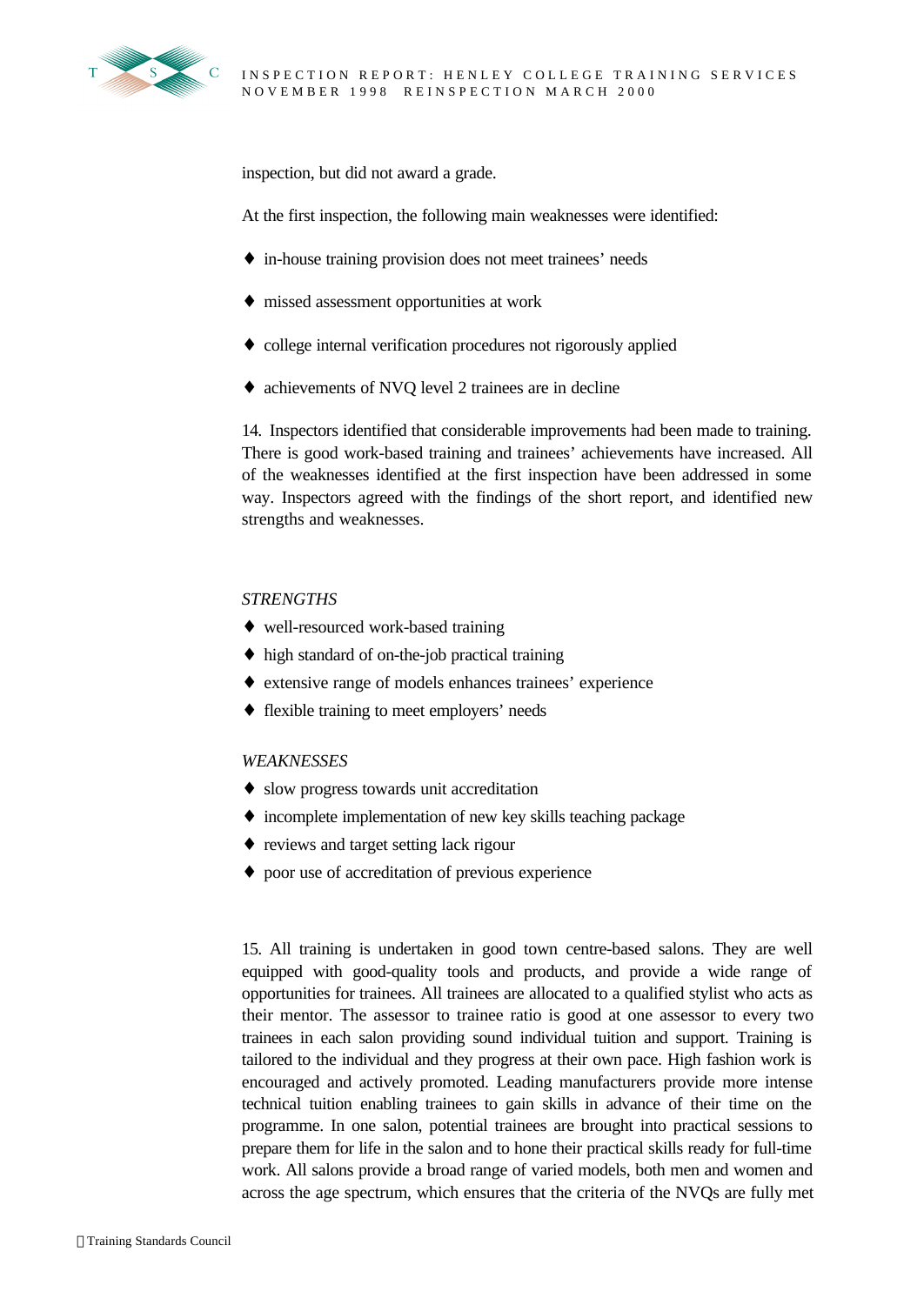

and trainees learn more quickly. Some trainees undertake NVQs at level 2 in customer service increase their employability. HCTS has found that flexibility in training is the best approach for this programme and its training packages are tailored to meet the individual needs of employers. Some trainees undertake level 2 NVQs in customer service, which increases their employability. There are comprehensive internal verification procedures for all portfolios to be sampled. Achievement rates for 1999-2000 are good, with 73 per cent of trainees gaining their target qualification and only a quarter of those who start leaving early.

16. Although trainees are quick to gain skills, their formal accreditation is slow in both theoretical and practical activities. Most assessment is undertaken during training sessions and opportunities are missed to record activities during the working week. A new tracking system has been developed to address this issue. Some training areas are within the working salon and do not allow for a varied range of teaching styles. Dedicated training facilities are planned at some salons. A new package to enhance the teaching of occupationally relevant key skills is being prepared. Some trainees have delayed working on key skills in the expectation of the arrival of this new package. They are now behind in their programme schedules. Reviews are undertaken quarterly and include written comment from both trainee and trainer but they lack rigour, so slippage in assessment schedules has gone unchecked. Target setting is not a routine element of reviews. Some trainees are unclear what they should be achieving and cannot capitalise on the good training they are receiving. The problem has been recognised and a new tracking system has been designed to address this issue. This has yet to be fully tried and tested. Trainees have not received a copy of their review report and resulting action plan to date but the new system includes facilities for this to be remedied for trainees to use it as a reference to focus their training. Although HCTS has a system for recording previous experience, assessment is no more frequent or early for the more experienced trainees to accelerate their achievement.

# **GENERIC AREAS**

# **Equal opportunities Grade 3**

17. There is a 4.4 per-cent representation among trainees of those from minority ethnic groups – above the local percentage of 3. Gender analysis of all trainees over the last three years shows slightly more females than males, reflecting a continuing pattern over the past six years of recorded data. There are no trainees with disabilities. Inspectors agreed with the judgements of the self-assessment report, but found additional weaknesses and awarded a lower grade than that proposed by the company in its self-assessment report.

## *STRENGTHS*

♦ well-defined and widely disseminated equal opportunities policy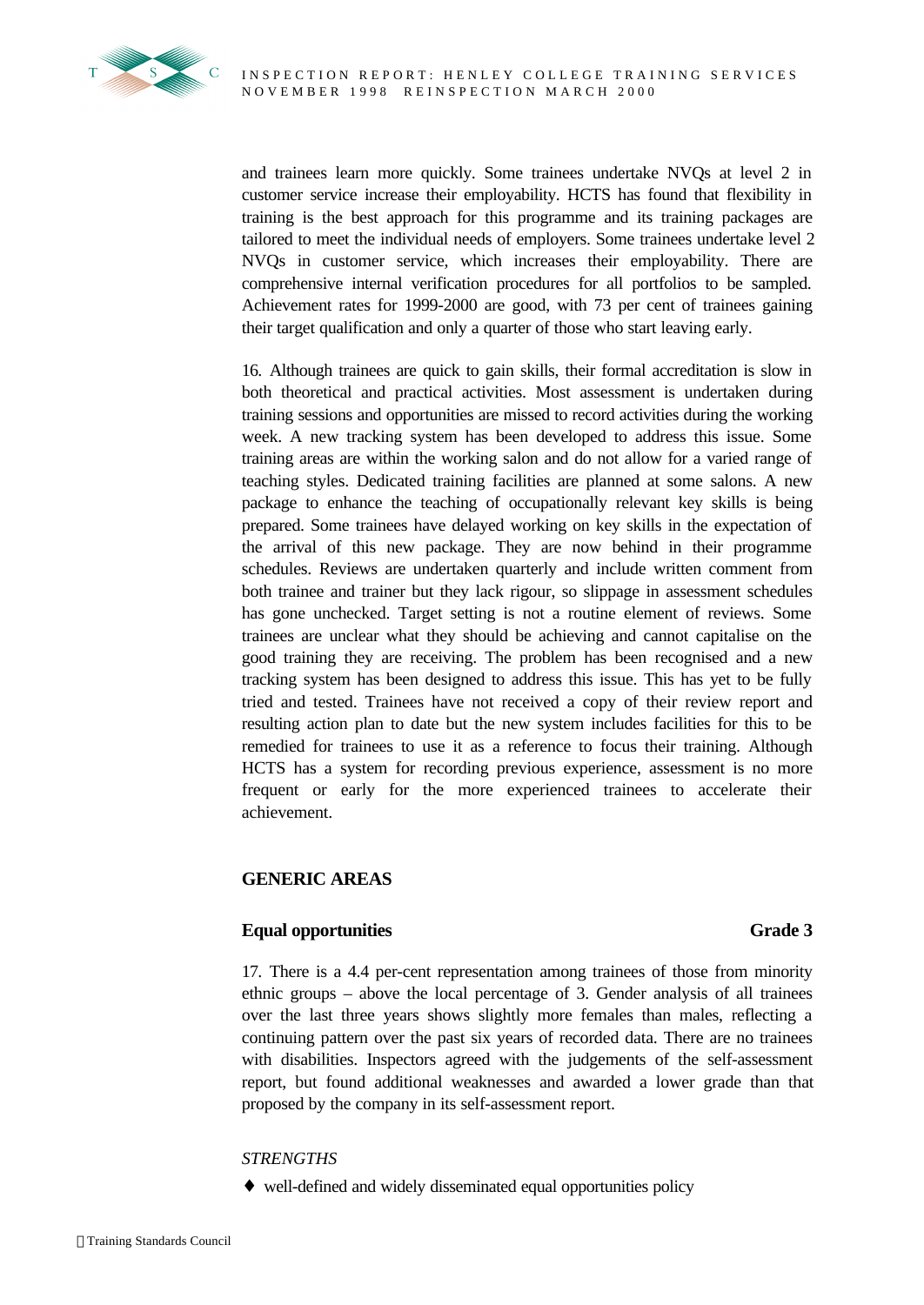

- ♦ publicity and recruitment material reviewed annually
- ♦ comprehensive complaints procedure

#### *WEAKNESSES*

- ♦ lack of action-planning to address gender and ethnicity imbalance
- ♦ equal opportunities not promoted in all publicity literature
- ♦ collection of data does not inform policy

18. The organisation has a fully up-to-date equal opportunities policy which complies with current legislation and TEC requirements. It is given to all staff and trainees at induction. Terms, such as harassment and discrimination, are clearly defined, as are the detailed rôles and responsibilities of staff and trainees. An equal opportunities support group meets each term, comprising representatives from staff, management and trainees, charged with implementing and monitoring the policy. Recruitment and publicity materials are reviewed annually by a member of the support group who also has responsibility for student liaison in the college. There is a comprehensive complaints procedure, although there have been no reported incidents. Childcare trainees cover equal opportunities issues in considerable depth as part of their training programme.

19. There is an imbalance of gender and ethnicity in the occupational areas of childcare and fork-truck training and no action-plans to address this. Equality of opportunity is mentioned only in some brochures and handbooks. It is not a routine statement in all literature, such as mission statements and letterheads. Equal opportunities data are systematically collected and monitored, but little use is made of the information to inform decision-making.

# **Trainee support Grade 2**

20. The college's resources are used to support trainees. Both HCTS's management and staff are based on the college's campus and readily accessible to trainees on a daily basis. New staff are currently being employed in the hairdressing sector to monitor placements. There is a recently introduced mentoring system to assist trainees with progression of training. Fork-truck trainees at Nuneaton have access to the local college's facilities. Inspectors agreed with the grade proposed by the company in its self-assessment report.

## *STRENGTHS*

♦ effective mentoring systems assist progression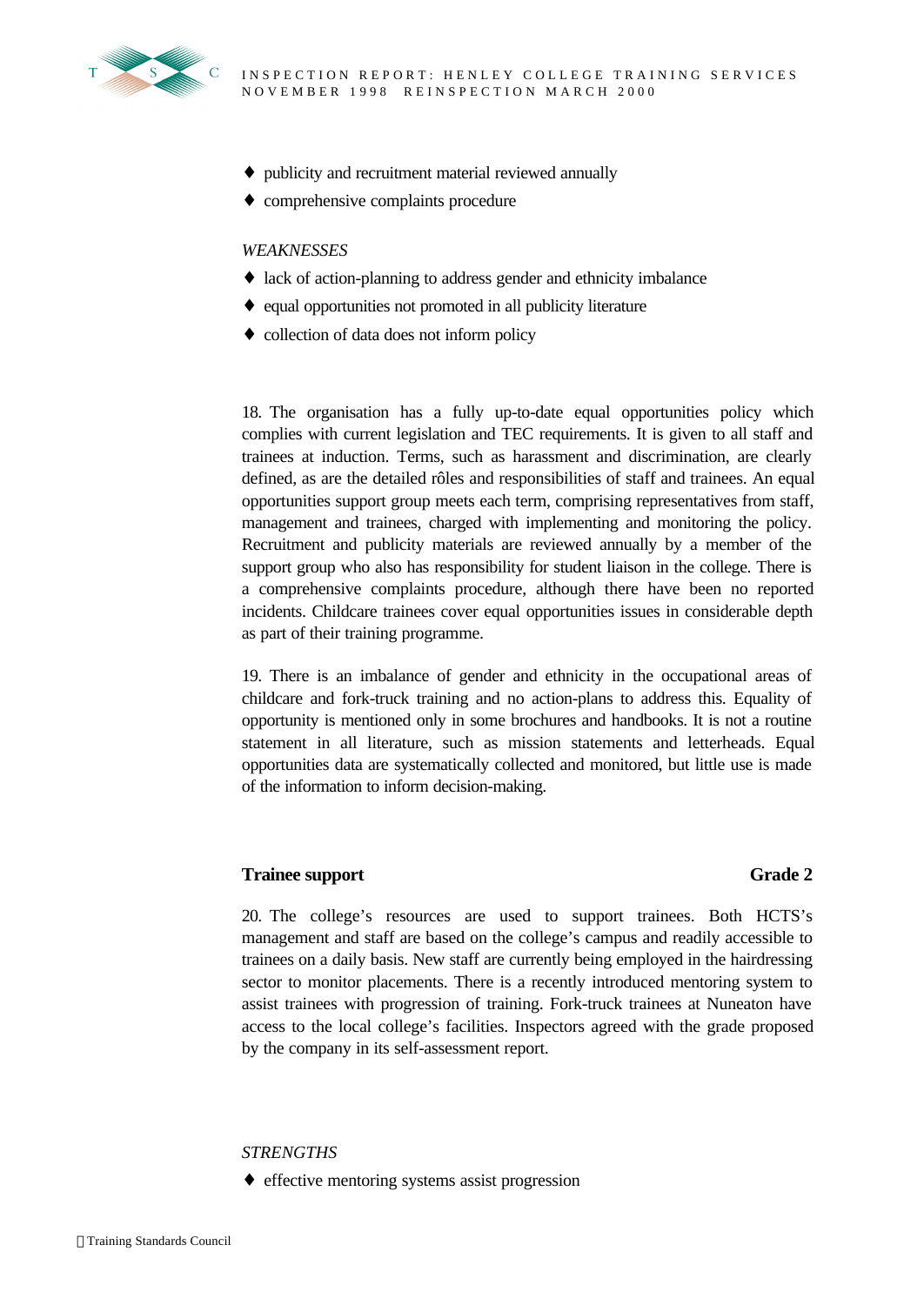

- ♦ specialist counselling facilities available to trainees
- ♦ key skills assessment carried out by all trainees
- ♦ good, supportive and caring staff

## *WEAKNESSES*

- ♦ accreditation of prior learning not always systematically used
- ♦ initial assessment procedures and materials not fully developed

21. All trainees are given an initial assessment of key skills, using diagnostic testing, the outcomes of which determine the entry level to their programme. Individual support is given to trainees by HCTS's staff to assist them with learning or personal difficulties which could impede their progress. Drop-in mentoring sessions are provided both day-time and during the evenings. Childcare sector trainees have mentors who visit them at work. All trainees on the Henley campus benefit from access to comprehensive specialist counselling services, together with daily help provided by the college's student service department. Trainees based at Nuneaton have yet to be fully integrated in the college system.

22. Accreditation of prior learning is not systematically used to enhance the progression of trainees who have appropriate industrial experience before they begin their programme. Consequently, their learning programme is longer than it need be. Initial assessment of basic skills is not used to address any learning difficulties which trainees may have with numeracy and literacy, and no extra support classes are offered to address identified problems.

# **Management of training Grade 2** Grade 2

23. Following the decision of senior management to close some provision, arrangements have been made to provide alternative opportunities for trainees. Annual staff appraisal is linked to staff development and includes both career and performance reviews. The organisational structure of the service is clear and well understood by staff. The college achieved the Investors in People Standard in 1996. The strengths and weaknesses given in the self-assessment report were validated by inspectors, and some additional ones were identified. Inspectors awarded a higher grade than that proposed by the company in its self-assessment report.

# *STRENGTHS*

- ♦ clear and well-understood management structures
- ♦ effective administrative support
- ♦ good teamwork enhances training
- ♦ effective staff appraisal and development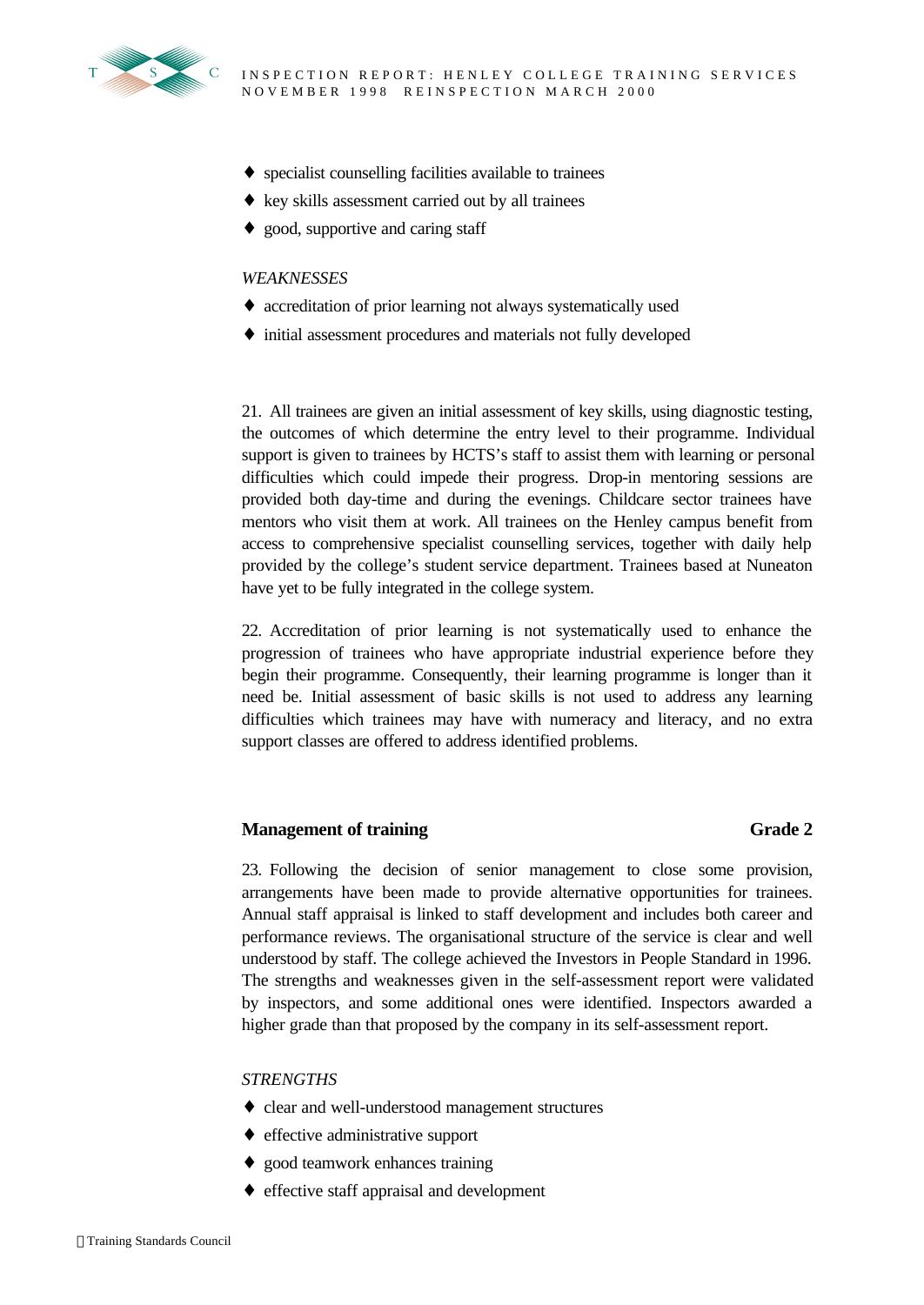

- ♦ targets used to improve staff performance
- ♦ positive arrangements to honour commitment to current trainees

#### *WEAKNESSES*

- ♦ some trainees' progress is restrained by rigid schemes of work
- ♦ employers are not always aware of training requirements

24. The management and staffing structures are clearly defined, even though some considerable change has recently taken place. Appropriate arrangements have been made to ensure that current trainees are not disadvantaged by the college's decision to close its facilities in fork-truck and hairdressing training. The alternative facilities are closely monitored and reviewed. Managers operate effectively, working closely with their staff to provide a high level of encouragement and support. Administrative and management support is of high quality. Teamwork among staff is good. They are well motivated, using good communications skills at both informal and formal levels. Communications are enhanced by the use of voice-mail facilities and trainees' access to mentoring sessions. There is a comprehensive annual cycle of staff appraisal which staff value. Piloting of new appraisal documents takes place; this is well suited to the working circumstances of part-time and specialist staff. Appraisal clearly identifies training needs and directs plans for appropriate staff development. Both staff and division managers raise development needs, in response to emerging issues which are addressed promptly. Management performance and facilities are enhanced by the quality of umbrella management provided by the college as a whole.

25. There are schemes of work for each occupational programme, but some trainers stick rigidly to the timescales prescribed. Many employers are unaware of the content or specific needs for off-the-job training. Their awareness of the overall training programme requirements is generally low, and opportunities are missed to engage employers in contributing meaningfully to trainees' achievement.

## **Quality assurance Grade 3**

26. The Henley College takes an overall approach to quality assurance. It provides a quality assurance framework, supported by a cross-college management structure within which it has developed and implemented its own procedures. This arrangement meets the quality standards of Thames Valley Enterprise. The selfassessment report listed many strengths, some of which were no more than normal practice. Additional weaknesses were identified, and inspectors agreed with the grade proposed by the company in its self-assessment report.